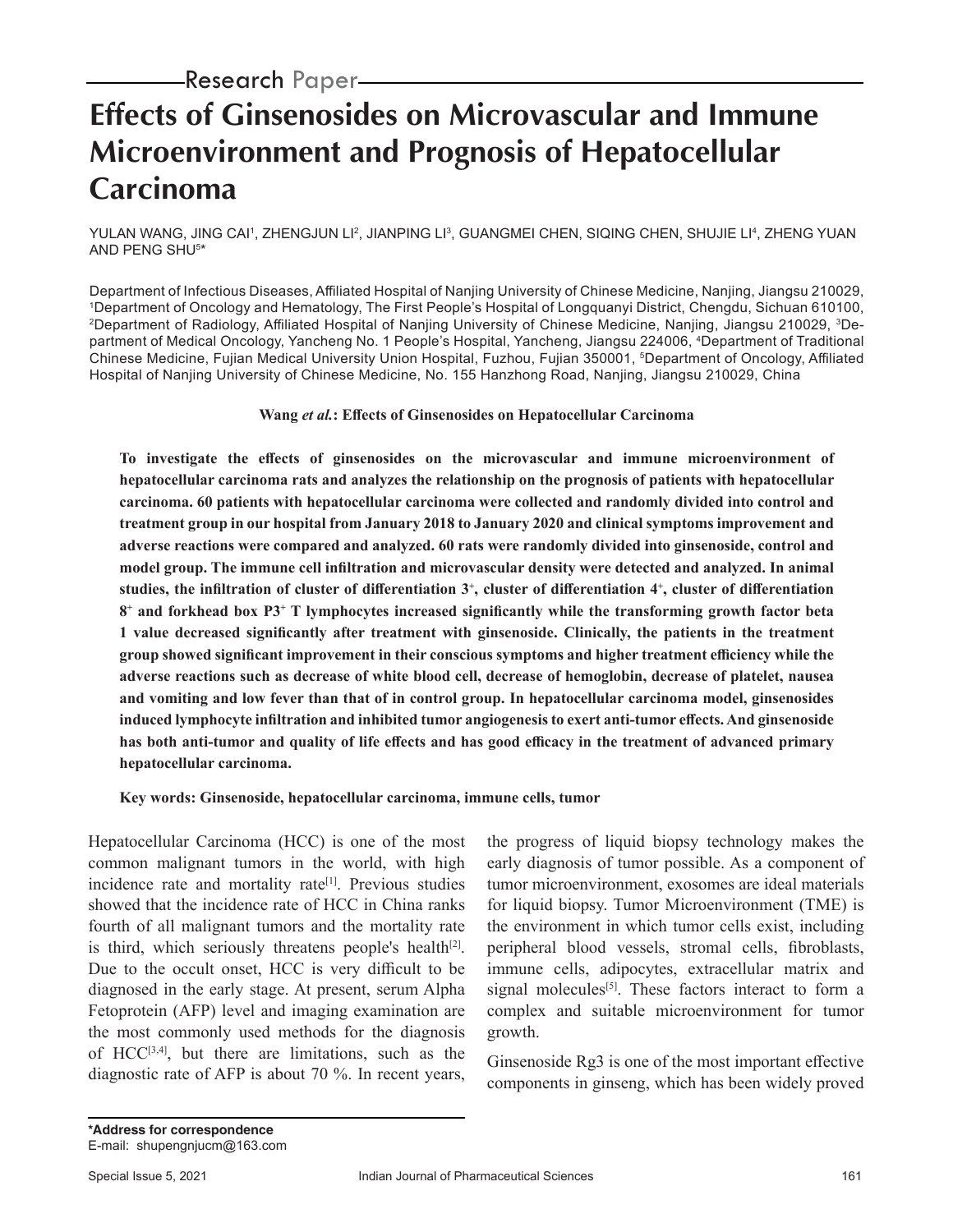to have obvious anti-tumor effect<sup>[6-8]</sup>. In recent years, great breakthroughs have been made in the extraction process of Rg3 monomer in China and Shenyi capsule, a modern traditional Chinese medicine preparation, has been developed. After a series of clinical trials, it has been listed as a national first-class anticancer drug and can be used in the adjuvant treatment of lung cancer, HCC and other malignant tumors<sup>[9,10]</sup>. In order to further explore the anti-tumor invasion and metastasis effect of ginsenoside Rg3 and its related mechanism, we will explore the effect of Ginsenoside Rg3 on microvessel and immune microenvironment of hepatoma rats by establishing hepatoma rat model. In addition, the relationship between ginsenoside and prognosis of patients with HCC was further analyzed through clinical research.

# **MATERIALS AND METHODS**

## **General clinical data:**

A total of 60 patients with HCC in our hospital from January 2018 to January 2020 were selected and randomly divided into treatment group and control group. There were 30 patients in the treatment group, 18 males and 12 females, with a median age of 54 y; 17 patients in the clinical stage II and 13 patients in the stage III; 30 patients in the control group, 19 males and 11 females, with a median age of 56 y. There were 16 cases in stage II and 14 cases in stage III. The treatment group was treated with Shenyi capsule combined with Transarterial Chemoembolization (TACE), while the control group was treated with TACE alone. There was no significant difference in clinical data between the two groups  $(p>0.05)$ . This study has been approved by the medical ethics committee of our hospital and the patients signed the informed consent.

# **Therapeutic methods:**

Seldinger intubation was used for transcatheter arterial chemoembolization. After percutaneous femoral artery puncture, the guide wire was inserted first, then the catheter was inserted and the guide wire was withdrawn. After the location and scope of liver tumor were identified, chemotherapy drugs were injected through the catheter. 5-Fu needle  $0.75~1.0$ , HCTP needle  $10~15$ mg, DDP needle 10~40 mg were injected into the hepatic artery first and then 40 % iodine 10~15 ml and MMC needle 10~15 mg were mixed into the hepatic artery for embolization. Two groups of patients were treated with the above two times, the interval of  $1~2$ mo to review and repeat the above chemoembolization. The treatment group was treated with Shenyi capsule (produced by Jilin Yatai Pharmaceutical Co., Ltd.), twice a day for 60 d, while the control group was treated with single interventional chemoembolization.

## **Observation indexes:**

According to Response Evaluation Criteria In Solid Tumors (RECIST) curative effect standard, the curative effect was evaluated<sup>[2]</sup>: Complete Remission  $(CR)$ includes complete disappearance of tumor lesions, maintained for more than 4 w; Partial Remission (PR) includes reduction of tumor lesions by more than 50 %; stable (SD) includes reduction of tumor lesions by 50 %, no new lesions, maintained for more than 4 w; progress (PD) includes tumor lesions by more than 25 % or new lesions; The effective rate was calculated by CR+PR; clinical symptoms includes liver pain, abdominal distension, loss of appetite, fatigue and other symptoms were observed; Adverse reactions includes observe the changes of hemogram and gastrointestinal reactions.

## **Animal experiment:**

60 healthy male Wistar rats (Nanjing Junke Bioengineering Co., Ltd.) weighing 174~225 g (196.6 $\pm$ 12.3) g were selected and reared at 20 $^{\circ}$  and about 58 % humidity for 12 h a d.

# **Animal model construction:**

The mouse hepatoma cell line H22 (Nanjing Junke Bioengineering Co., Ltd.) from BABL/C was injected intraperitoneally with 0.2 ml  $(1\times10^7/\text{ml})$ . After 7 d, the mice were killed and soaked in 75 % alcohol for 1-2 min. Then the ascites were extracted, diluted with normal saline (NC) and centrifuged for precipitation. The tumor cell suspension of  $1 \times 10^7$ /ml was prepared with NC. Each mouse was subcutaneously inoculated with 0.2 ml  $(2 \times 10^6)$  cells in the right armpit. The rats were randomly divided into normal group, model group and ginsenoside group.

# **Medication treatment:**

The normal group and model group were only given normal saline once a day, while the ginsenoside group was given 105 mg/kg/d, with the volume of 0.5 ml/20 g. The animals were given the medicine from the 2nd d after modeling for 8 consecutive days.

# **Immunohistochemical analysis:**

On the  $14<sup>th</sup>$  d after treatment, all experimental animals were killed and the tumor area and surrounding tissue samples were collected, fixed with 4 % formaldehyde, then embedded in paraffin and sectioned, with a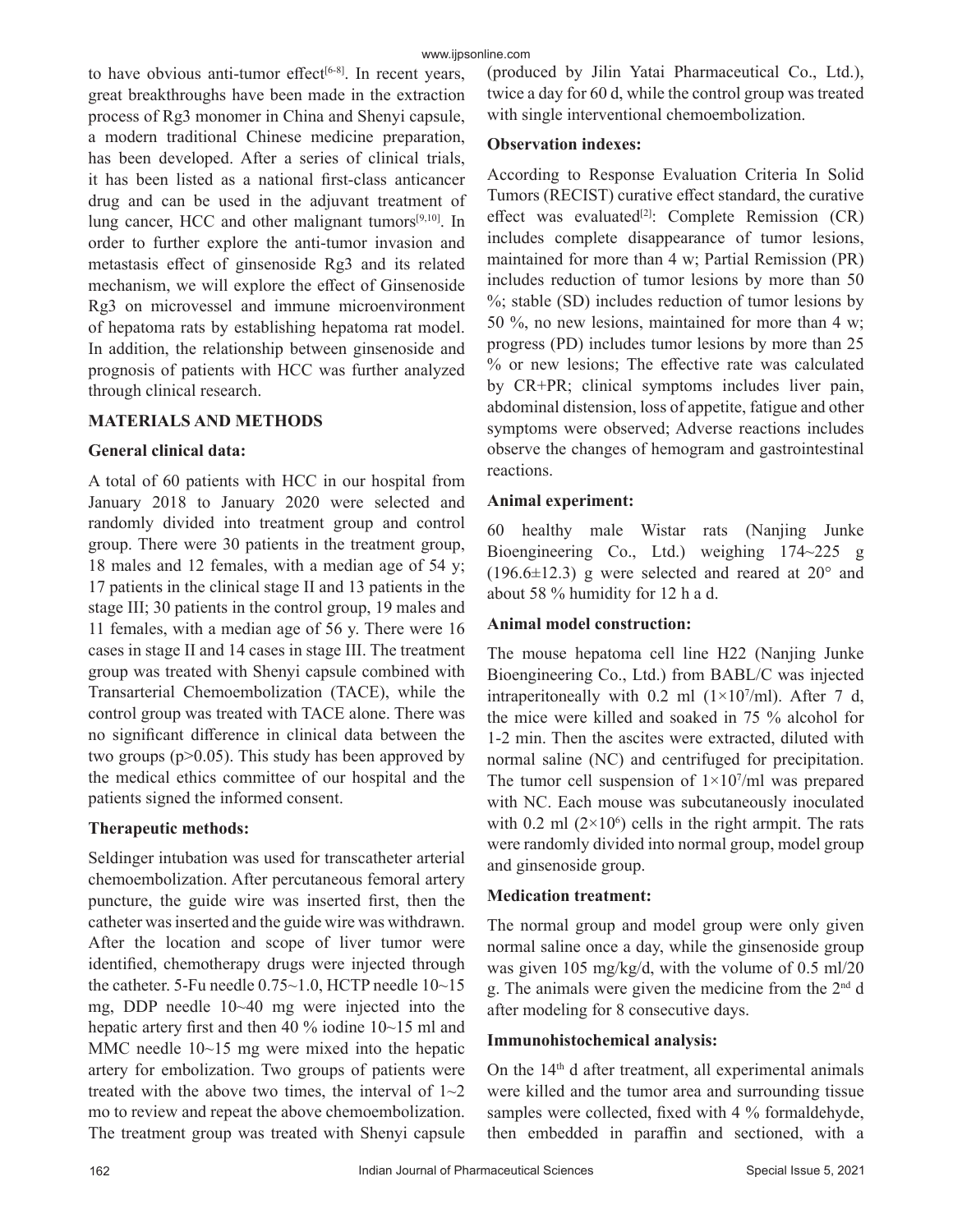thickness of 4 mm. The Microvessel Density (MVD) was measured by using mouse anti-Cluster of Differentiation 31 (CD31) monoclonal antibody (Dako, Glostrup, Denmark). The positive expression of CD31 was observed by brown yellow granular staining in the cytoplasm and membrane of endothelial cells. The counting method was according to the method reported by Gasparini *et al.* and the average value was taken as the MVD value.

# **Immunohistochemical detection of CD3, CD4, CD8 and Forkhead box P3 (FOXP3):**

The dilution of mouse Foxp3 monoclonal antibody (ebioscience company) was 1:1000; the dilution of CD3 monoclonal antibody (ebioscience company) was 1:1000; the dilution of CD4 and CD8 monoclonal antibody (ebioscience company) was 1:1000, Foxp3 was judged as positive cells by brown yellow staining of nucleus. 10 high power fields  $(\times 200)$  were randomly selected to count positive cells and the average number of positive cells in each field was calculated. The results were expressed as "number of positive cells/hpf"

# **Transforming growth factor beta 1 (TGF-β1) level determination:**

Part of liver tissue was embedded in paraffin and sectioned. 5 % Bovine Serum Albumin (BSA) solution was dripped and sealed for 15 min and then 50 μl of primary antibody was dripped and allowed to stand at 37° for 2 h. After washing with PBS and drying, 50 μl of secondary antibody was added and it was allowed to stand at 37° for 20 min. Rinse with distilled water, dry, add 50 μl HRP-Streptavidin Conjugate (SABC) solution and let it stand at 37° for 20 min. After washing with distilled water and drying, 3,3'-Diaminobenzidine (DAB) solution was dripped to cover the surface of the slices. After standing for 5 min at room temperature, the tissue samples were immersed in hematoxylin solution for 10 min, immersed in 95 % ethanol solution for 5 min, immersed in anhydrous ethanol for 5 min, repeated twice and then immersed in toluene solution for 5 min and dripped with a small amount of neutral gum and sealed to dry. Using MIAS-2000 pathological image analysis system analysis, under 400 times microscope observation, the cytoplasm or cell membrane is brown yellow can be judged as positive cells, using gray value to measure the staining intensity, the smaller the gray value represents the deeper the staining intensity, indicating the stronger the positive expression, randomly take 10 areas to calculate the positive gray value and finally take the average value.

# **Statistical analysis:**

Statistical Package For The Social Sciences (SPSS) 20.0 software was used for statistical analysis. The measurement data were expressed as mean±standard deviation and Analysis Of Variance (ANOVA) was used for comparison between groups.  $p<0.05$  was considered statistically significant.

# **RESULTS AND DISCUSSION**

Microvessels were mainly found around the tumor necrosis area. The MVD value of model group was significantly higher than that of control group ( $p<0.05$ ). However, the MVD value of ginsenoside group was significantly lower than that of control group ( $p<0.05$ ), as shown in fig. 1.

As shown in fig. 2, the infiltration of  $CD3^+$ ,  $CD4^+$  and CD8+ T lymphocytes in the ginsenoside treated group was significantly higher than that in the control group.

Foxp3<sup>+</sup> was detected by immunohistochemistry in three groups, while the expression of  $F\text{o}xp3^+$  in the ginsenoside group is significantly up-regulated, but there is no significant difference compared with the negative control group, as shown in fig. 3.



**Fig. 1: Comparison of tumor microvessel density among three groups** Note: \*compared with control group,  $p<0.05$ ,  $($   $\blacksquare$ ) Ginsenoside;  $($   $\blacksquare$ ) Model;  $($   $\blacksquare$ ) Control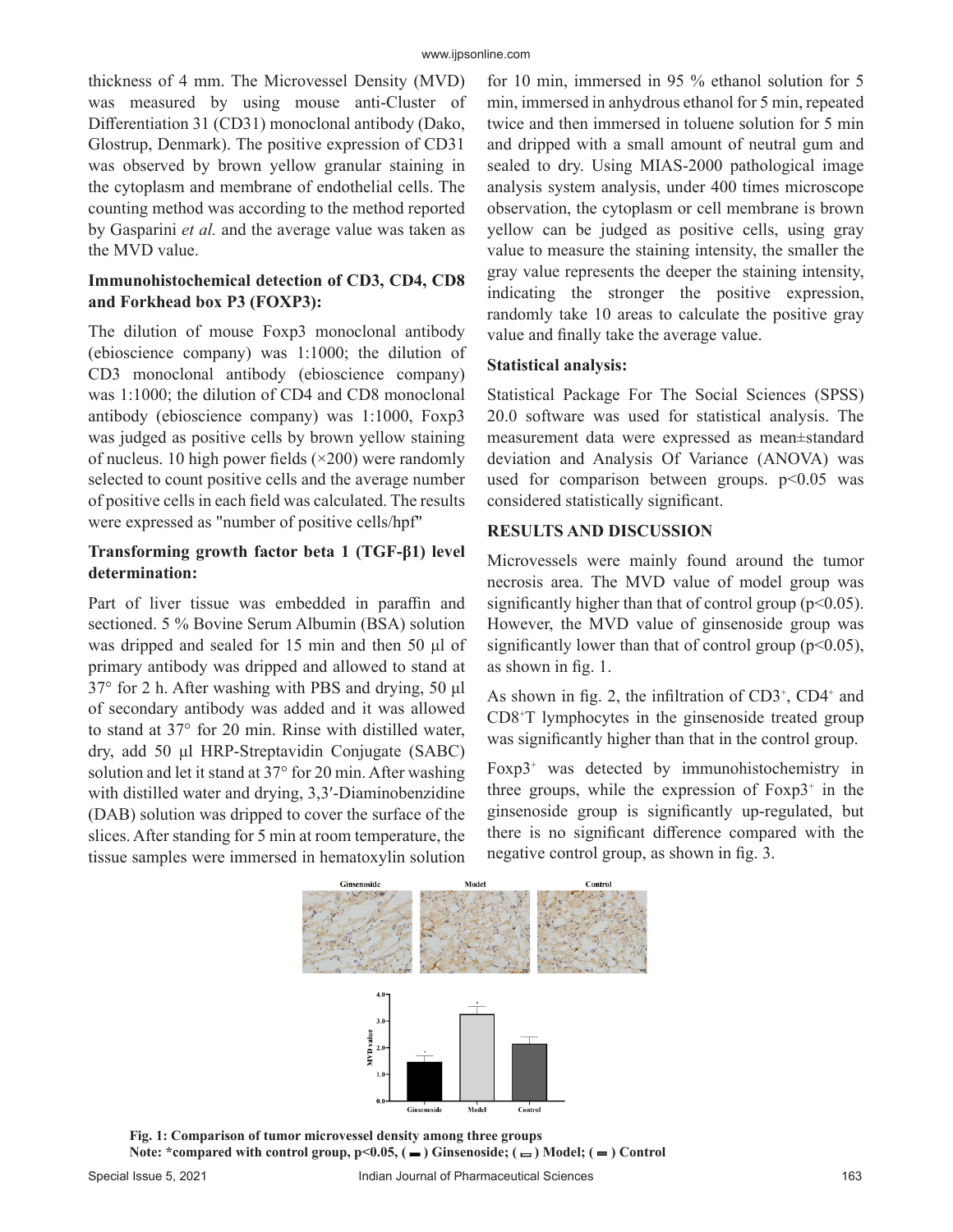

**Fig. 2: Infiltration of CD3<sup>+</sup> , CD4<sup>+</sup> and CD8<sup>+</sup>effector T lymphocytes** Note: \*compared with control group, p<0.05; \*\*compared with control group, p<0.01, (- ) Ginsenoside; ( = ) Model; ( = ) Control



**Fig. 3: Foxp3<sup>+</sup> detection results of three study groups** Note: \*\*compared with control group,  $p<0.01$ ,  $p<0.01$ ,  $($   $\blacksquare)$  Ginsenoside;  $($  $\blacksquare)$  Model;  $($   $\blacksquare)$  Control

The expression level of TGF-β1 in the three groups was significantly different ( $p<0.05$ ); the gray value of TGF-β1 in the model group was lower than that in the control group, but the difference was not statistically significant ( $p > 0.05$ ); the gray value of TGF- $\beta$ 1 in the ginsenoside group was significantly lower than that in the model group ( $p<0.05$ ), as shown in fig. 4.

In the treatment group, there were 3 patients with CR, 18 patients with PR, 7 patients with stable remission and 2 patients with progressive remission; in the control group, there were 10 patients with PR, 16 patients with stable remission and 4 patients with progressive remission. There was no CR in the control group and the effective rates of the two groups (CR+PR) were 70 % (21/30) and 33.3 % (10/30), respectively, with significant difference ( $p$ <0.05), as shown in Table 1.

Two groups of patients before treatment have varying

degrees of liver pain, abdominal distension, loss of appetite, fatigue symptoms; but the treatment group after treatment of patients with symptoms than before treatment were significantly improved  $(p<0.05)$ ; the control group after treatment of patients with symptoms than before treatment, but the difference was not significant ( $p>0.05$ ); the treatment group compared with the control group was significantly better than the control group, the difference was significant ( $p<0.05$ ), as shown in Table 2.

After treatment, the adverse reactions such as leukopenia, hemoglobin, platelets, nausea and vomiting, fever and *so on* in the treatment group were lower than those in the control group and the differences of leukopenia, nausea and vomiting between the two groups were significant (p<0.05), indicating that Shenyi capsule can reduce the adverse reactions of chemotherapy, as shown in Table 3.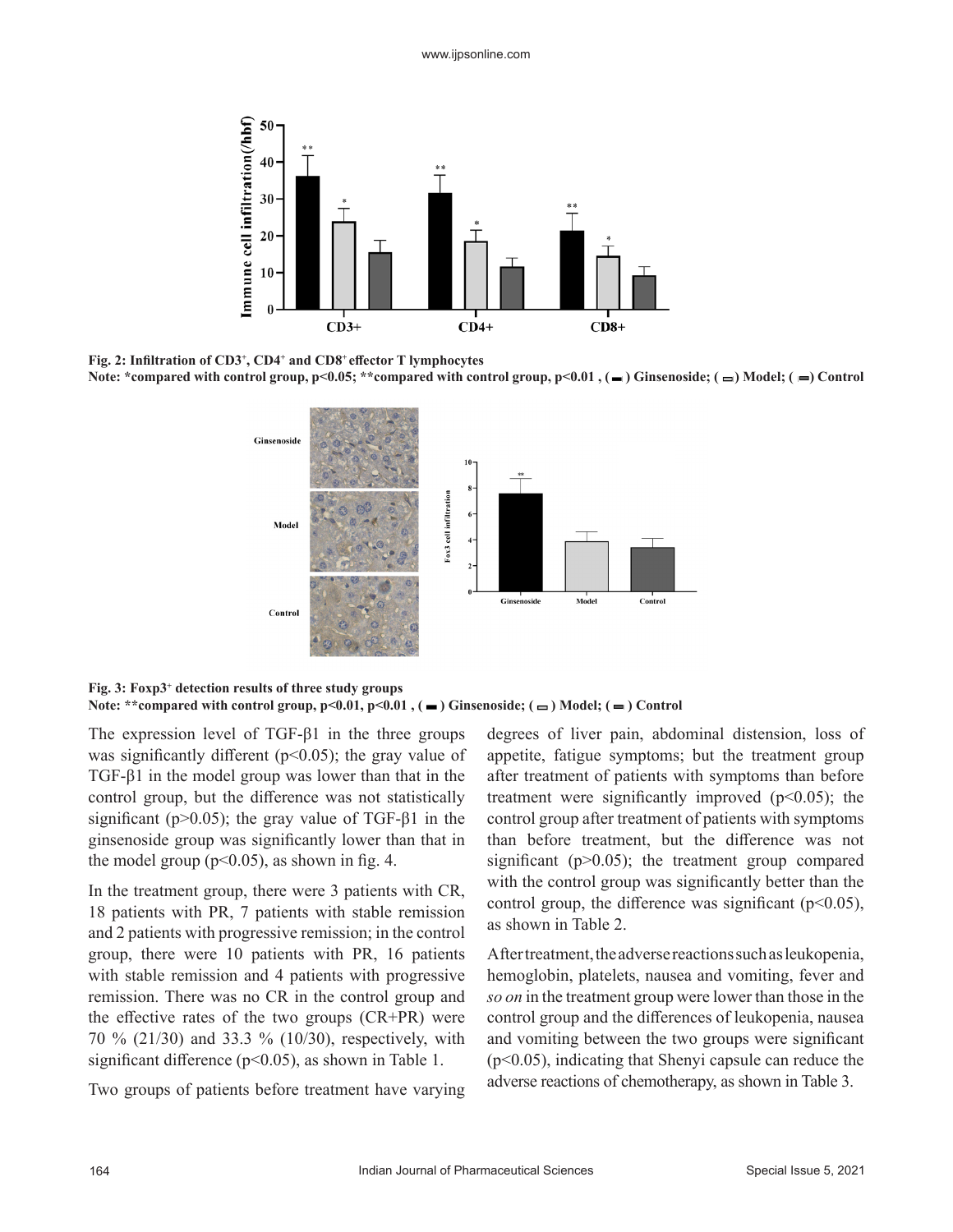

**Fig. 4: Comparison of TGF-β1 expression in three groups** Note: \*compared with control group,  $p<0.05$ ,  $(\square)$  Ginsenoside;  $(\square)$  Model;  $(\square)$  Control

#### **TABLE 1: SHORT TERM EFFICACY OF GINSENOSIDE**

| Group           | Complete<br>remission | <b>Partial remission</b> | <b>Stable</b> | <b>Progress</b> | Effective rate of<br>treatment |
|-----------------|-----------------------|--------------------------|---------------|-----------------|--------------------------------|
| Treatment group |                       |                          |               |                 | 21(70%)                        |
| Control group   |                       | 10                       | 16            |                 | 10(33.33%)                     |

# **TABLE 2: COMPARISON OF SYMPTOM RELIEF BETWEEN TWO GROUPS BEFORE AND AFTER TREATMENT**

| Group           | n  | Time                       | Pain              | Abdominal<br>distention | Loss of appetite  | weakness         |
|-----------------|----|----------------------------|-------------------|-------------------------|-------------------|------------------|
| Treatment group | 30 | <b>Before</b><br>treatment | $2.67+0.18$       | $3.24 \pm 0.21$         | $2.84 \pm 0.26$   | $2.94 \pm 0.25$  |
|                 | 30 | After treatment            | $0.73 \pm 0.06*$  | $1.05 \pm 0.06*$        | $0.93 \pm 0.11$ * | $1.13 \pm 0.14*$ |
| Control group   | 30 | <b>Before</b><br>treatment | $2.61 \pm 0.14$   | $3.17 \pm 0.18$         | $2.91 \pm 0.22$   | $3.03 \pm 0.37$  |
|                 | 30 | After treatment            | $1.96 \pm 0.11$ # | $2.59 \pm 0.23$ #       | $2.17 \pm 0.18$ # | $2.48 \pm 0.26$  |

Note: \*compared with before treatment, p<0.05; # compared with after treatment, p<0.05

### **TABLE 3: COMPARISON OF ADVERSE REACTIONS BETWEEN THE TWO GROUPS**

|                           | <b>Treatment group</b> |   |   |    | Control group            |    |              |   |           |                          |
|---------------------------|------------------------|---|---|----|--------------------------|----|--------------|---|-----------|--------------------------|
| <b>Adverse reactions</b>  |                        | Ш | Ш | IV | Adverse<br>reaction rate |    | $\mathbf{I}$ | Ш | <b>IV</b> | Adverse<br>reaction rate |
| Leukopenia                | 5                      |   | 0 | 0  | 20.00 %                  | 9  |              |   | 0         | 63.33 %                  |
| Decrease of<br>hemoglobin | 6                      | 3 | 0 | 0  | 30.00 %                  | 6  | 5            | 0 | 0         | 36.67 %                  |
| Thrombocytopenia          | 4                      | 3 | 0 | 0  | 23.33 %                  | 5. | 4            | 0 | 0         | 30.00 %                  |
| Nausea and vomiting       |                        | 4 |   | 0  | 40.00 %                  | 17 | 8            |   |           | 96.67 %                  |

Liver cancer can be divided into secondary HCC and primary HCC. Secondary HCC, also known as metastatic HCC, refers to the invasion and metastasis of malignant tumors originated from multiple organs to the liver. Primary HCC is more common, refers to the malignant tumor originated from the liver epithelial or mesenchymal tissue<sup>[11]</sup>. At present, the pathogenesis of primary HCC is not clear and its risk factors mainly include hepatitis B virus infection, liver cirrhosis, family history of cancer, alcoholism, bad eating habits and *so on*[12]. The immune microenvironment of HCC patients is mainly composed of lymphocytes, fibroblasts, immune cells and hepatic stellate cells around HCC cells. When the immune microenvironment is normal, it can form a greater lethality to tumor cells and gradually improve the vital signs of patients. However, there is a strong inhibition of immune microenvironment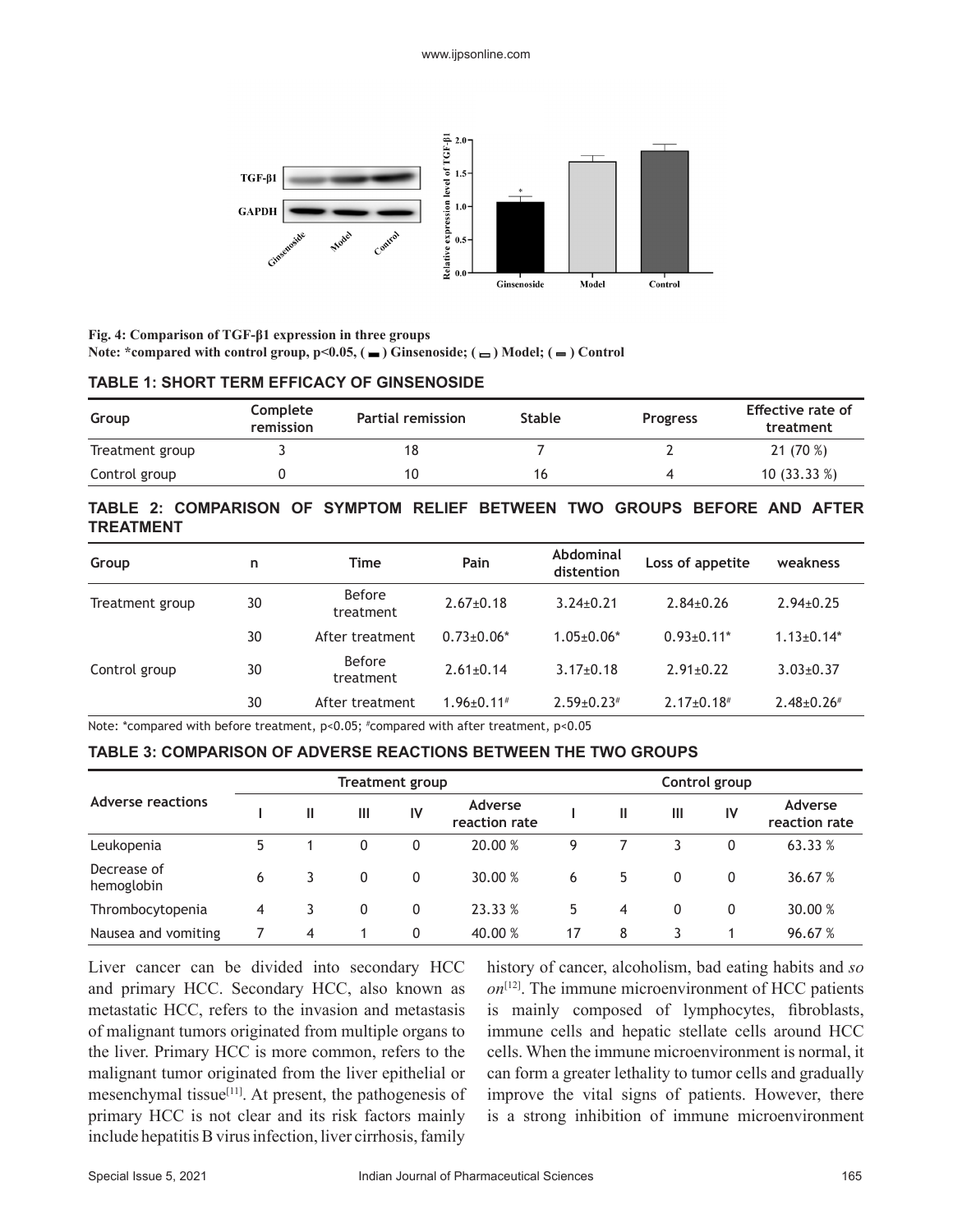in patients with HCC, mainly because tumor cells destroy the immune microenvironment by secreting immunosuppressive factors in order to comply with their growth and metastasis and then make the disease worse<sup>[13]</sup>. Some studies have pointed out that<sup>[14]</sup> hepatic artery embolization chemotherapy combined with immunotherapy can effectively improve the immune function of patients, reduce the level of serum tumor related indicators and improve the survival rate, indicating that the treatment of HCC from the immune microenvironment is worth exploring.

Ginsenoside is the main active component of Panax in Acanthopanax family, which has high activity in cancer prevention and treatment. Panaxazoxime can directly inhibit tumor growth by inducing apoptosis or differentiation, inhibit tumor metastasis, reverse drug resistance and improve the anti-tumor activity of chemotherapeutic drugs<sup>[15]</sup>. Ginseng soap camp is equivalent to the tonic medicine in traditional Chinese medicine, which plays the role of strengthening healthy and eliminating pathogenic factors.

Angiogenesis plays an extremely important role in tumor growth and distant metastasis. MVD is an indicator of angiogenesis and has a significant correlation with the prognosis of many tumors, including  $HCC^{[16]}$ . In this study, compared with the control group and model group, MVD value in the ginsenoside group decreased significantly, suggesting that ginsenoside treatment has anti-tumor angiogenesis effect.

The regulatory effect of ginsenosides on immune system is mainly to stimulate the normalization of various changes of low immune function and prevent the adverse effects caused by the decline of immune function. Studies have found that $[17]$  ginsenoside Rh1 can directly promote the proliferation of spleen lymphocytes, down regulate the proliferation of T lymphocytes induced by concanavalin A (ConA), Rh1 can also significantly improve the phagocytic capacity of peritoneal macrophages, thus promoting the release of no, suggesting that the immunoregulation effect of Rg1 on the body may be the result of directly acting on spleen, lymphocytes and macrophages by promoting the metabolism of intestinal bacteria<sup>[18]</sup>.

The cellular immunity mediated by effector T cells plays a very important role in the anti-tumor immune effect<sup>[19]</sup>. The level of CD8<sup>+</sup> T cells is positively correlated with the prognosis of tumor<sup>[20]</sup> and high levels of  $CD3^+$ and CD8<sup>+</sup> cells often predict high survival rate<sup>[21]</sup>. The results showed that the levels of CD3<sup>+</sup>, CD4<sup>+</sup> and

CD8+ T lymphocytes in tumor tissues after ginsenoside treatment were significantly higher than those in the control group and negative control group, indicating that ginsenoside can promote the infiltration of effector T lymphocytes, which is consistent with the existing research results[22].

Regulatory T cells (Treg cells) are a kind of mature T cell subsets with immunomodulatory function[23,24]. Treg cells characterized by constitutive expression of CD25, Programmed cell Death 1 (PD-1), cytotoxic T-lymphocyte-associated protein 4 (CTLA-4), Foxp3 and other marker molecules play an important role in tumor peripheral immune tolerance<sup>[25,26]</sup>, among which Foxp3 is the most important and widely studied, which is the key factor controlling Treg cell development and its functional effect. The research results of Huang *et al.*[27] showed that larger tumors were often accompanied by regulatory T cell infiltration and the presence of these cells may reduce the effect of immunotherapy[28]. Our results showed that Foxp3<sup>+</sup> cells could be detected in the control group, while the  $F\text{o}xp3^+$  cell count in the ginsenoside group was significantly increased, but compared with the negative control group, the  $F\text{o}xp3^+$ cell change was not obvious. These data indicate that Foxp3<sup>+</sup> regulatory T cells exist in rat HCC and ginsenoside can increase Foxp3<sup>+</sup> cells. Ginsenoside cannot completely induce apoptosis of these regulatory T cells.

In this study, Shenyi capsule combined with chemoembolization was used to treat advanced primary HCC. Compared with the control group, the treatment group has obvious advantages in terms of short-term efficacy, symptom relief and adverse reactions before and after treatment. In terms of short-term efficacy, the effective rates of the treatment group and the control group were 70 % (21/30) and 33.3 % (10/30), respectively, with significant difference between the two groups ( $p<0.05$ ). In terms of symptom relief, the patients' self-conscious symptoms of the treatment group were significantly improved after treatment  $(p<0.05)$ ; the efficacy of the treatment group was significantly better than that of the control group, with significant difference ( $p$ <0.05). In terms of adverse reactions, the two groups of patients after treatment, leucopenia, hemoglobin decline, thrombocytopenia, nausea and vomiting, fever and other adverse reactions, the treatment group was lower than the control group, in which leucopenia; nausea and vomiting were significantly different between the two groups  $(p<0.05)$ . Therefore, Shenyi capsule combined with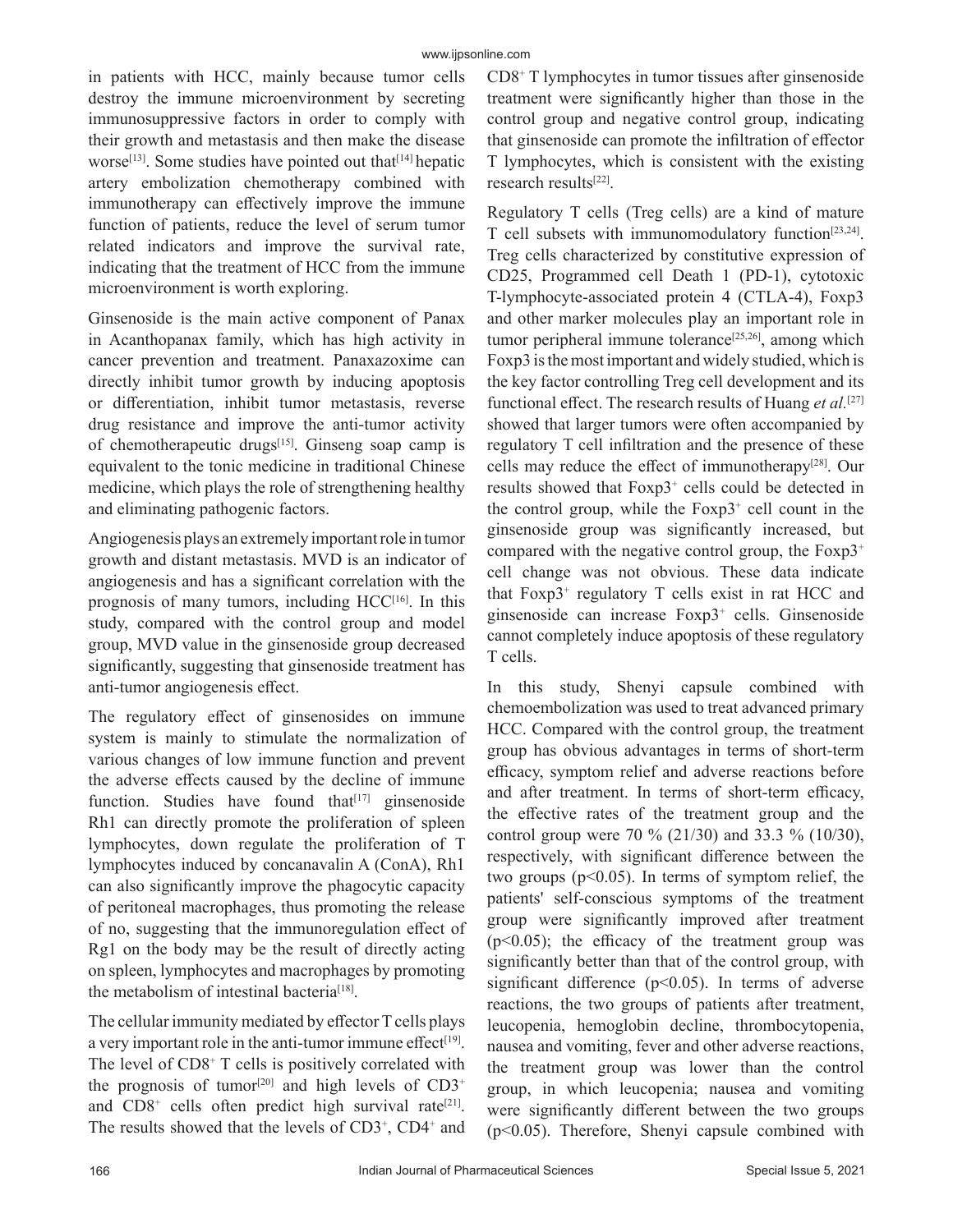interventional therapy in the treatment of advanced primary HCC, not only has the effect of anti-tumor, but also can improve the quality of life of patients and has a good curative effect on the treatment of advanced primary HCC. After interventional therapy of HCC, vital energy is damaged. Traditional Chinese medicine has the function of mild and lasting effect, increasing efficiency and reducing toxicity. It cannot only restore vital energy, but also have synergistic effect after interventional therapy of HCC. The curative effect is remarkable, which is worthy of clinical use.

In conclusion, ginsenosides can induce lymphocyte infiltration and inhibit tumor angiogenesis in rat HCC model. In addition, ginsenoside not only has the effect of anti-tumor, but also can improve the quality of life of patients and has a good effect on the treatment of advanced primary HCC.

## **Acknowledgments:**

This work was supported by The Pilot Gastric Cancer Project of Clinical Cooperation of Traditional Chinese and Western Medicine for Major and Difficult Diseases, The Open Projects of the Discipline of Chinese Medicine of Nanjing University of Chinese Medicine, The Subject of Academic priority discipline of Jiangsu Higher Education Institutions (No. ZYX03KF020), The National Administration of Traditional Chinese Medicine, 2019 Project of Building Evidence Based Practice Capacity for TCM (No. 2019XZZX-ZL003) and The Jiangsu Provincial Commission of Health and Family Planning (No. Q2017003). Yulan Wang and Jing Cai are contributed equally to this work. Peng Shu and Guangmei Chen are considered co-correspondings.

### **Conflicts of interest:**

The authors declared no conflict of interest.

# **REFERENCES**

- 1. Yuan JH, Yang F, Wang F, Ma JZ, Guo YJ, Tao QF, *et al.* A long noncoding RNA activated by TGF-β promotes the invasionmetastasis cascade in hepatocellular carcinoma. Cancer cell 2014;25(5):666-81.
- 2. Xie F, Yuan Y, Xie L, Ran P, Xiang X, Huang Q, *et al.* miRNA-320a inhibits tumor proliferation and invasion by targeting c-Myc in human hepatocellular carcinoma. Onco Targets Ther 2017;10:885.
- 3. Wang F, Ying HQ, He BS, Pan YQ, Deng QW, Sun HL, *et al.* Upregulated lncRNA-UCA1 contributes to progression of hepatocellular carcinoma through inhibition of miR-216b and activation of FGFR1/ERK signaling pathway. Oncotarget 2015;6(10):7899-917.
- 4. Lu C, Liao Z, Cai M, Zhang G. MicroRNA‑320a downregulation mediates human liver cancer cell proliferation

through the Wnt/β‑catenin signaling pathway. Oncol Lett 2017;13(2):573-8.

- 5. Kasinski AL, Slack FJ. MicroRNAs en route to the clinic: progress in validating and targeting microRNAs for cancer therapy. Nat Rev Cancer 2011;11(12):849-64.
- 6. Shimizu K. Mechanisms of pancreatic fibrosis and applications to the treatment of chronic pancreatitis. J Gastroenterol 2008;43(11):823-32.
- 7. de Mello Coelho V, Bunbury A, Rangel LB, Giri B, Weeraratna A, Morin PJ, *et al.* Fat-storing multilocular cells expressing CCR5 increase in the thymus with advancing age: potential role for CCR5 ligands on the differentiation and migration of preadipocytes. Int J Med Sci 2010;7(1):1.
- 8. Son G, Hines IN, Lindquist J, Schrum LW, Rippe RA. Inhibition of phosphatidylinositol 3‐kinase signaling in hepatic stellate cells blocks the progression of hepatic fibrosis. Hepatology 2009;50(5):1512-23.
- 9. Su YC, Lee CC, Kung JT. Effector function-deficient memory CD8+ T cells clonally expand in the liver and give rise to peripheral memory CD8+ T cells. J Immunol 2010;185(12):7498-506.
- 10. Lee Y, Friedman SL. Fibrosis in the liver: acute protection and chronic disease. Prog Mol Biol Transl Sci 2010;97:151-200.
- 11. Xia X, Li X, Feng G, Zheng C, Liang H, Zhou G. Intraarterial interleukin-12 gene delivery combined with chemoembolization: anti-tumor effect in a rabbit hepatocellular carcinoma (HCC) model. Acta Radiol 2013;54(6):684-9.
- 12. Xu L, Peng ZW, Chen MS, Shi M, Zhang YJ, Guo RP, *et al.* Prognostic nomogram for patients with unresectable hepatocellular carcinoma after transcatheter arterial chemoembolization. J Hepatol 2015;63(1):122-30.
- 13. Liang B, Zheng C, Feng G, Wu H, Wang Y, Zhao H, *et al.* Experimental evaluation of inhibitory effect of 10-hydroxycamptothecin on hypoxia-inducible factor-1α expression and angiogenesis in liver tumors after transcatheter arterial embolization. J Vasc Interv Radiol 2010;21(10):1565- 72.
- 14. Chan SF, Wang HT, Huang KW, Torng PL, Lee HI, Hwang LH. Anti-angiogenic therapy renders large tumors vulnerable to immunotherapy via reducing immunosuppression in the tumor microenvironment. Cancer Lett 2012;320(1):23-30.
- 15. Jameel NM, Thirunavukkarasu C, Murase N, Cascio M, Prelich J, Yang S, *et al.* Constitutive release of powerful antioxidant‐ scavenging activity by hepatic stellate cells: Protection of hepatocytes from ischemia/reperfusion injury. Liver Transpl 2010;16(12):1400-9.
- 16. Zhou W, Li J, Li X, Yan Q, Zhou P. Development and validation of a reversed-phase HPLC method for quantitative determination of ginsenosides Rb1, Rd, F2 and compound K during the process of biotransformation of ginsenoside Rb1. J Sep Sci 2008;31(6-7):921-5.
- 17. Lee IK, Kang KA, Lim CM, Kim KC, Kim HS, Kim DH, *et al.* Compound K, a metabolite of ginseng saponin, induces mitochondria-dependent and caspase-dependent apoptosis via the generation of reactive oxygen species in human colon cancer cells. Int J Mol Sci 2010;11(12):4916-31.
- 18. Cave M, Deaciuc I, Mendez C, Song Z, Joshi-Barve S, Barve S, *et al.* Nonalcoholic fatty liver disease: Predisposing factors and the role of nutrition. J Nutr Biochem 2007;18(3):184-95.
- 19. Sun JY, Huang Y, Li JP, Zhang X, Wang L, Meng YL, *et al.* MicroRNA-320a suppresses human colon cancer cell proliferation by directly targeting β-catenin. Biochem Biophys Res Commun 2012;420(4):787-92.